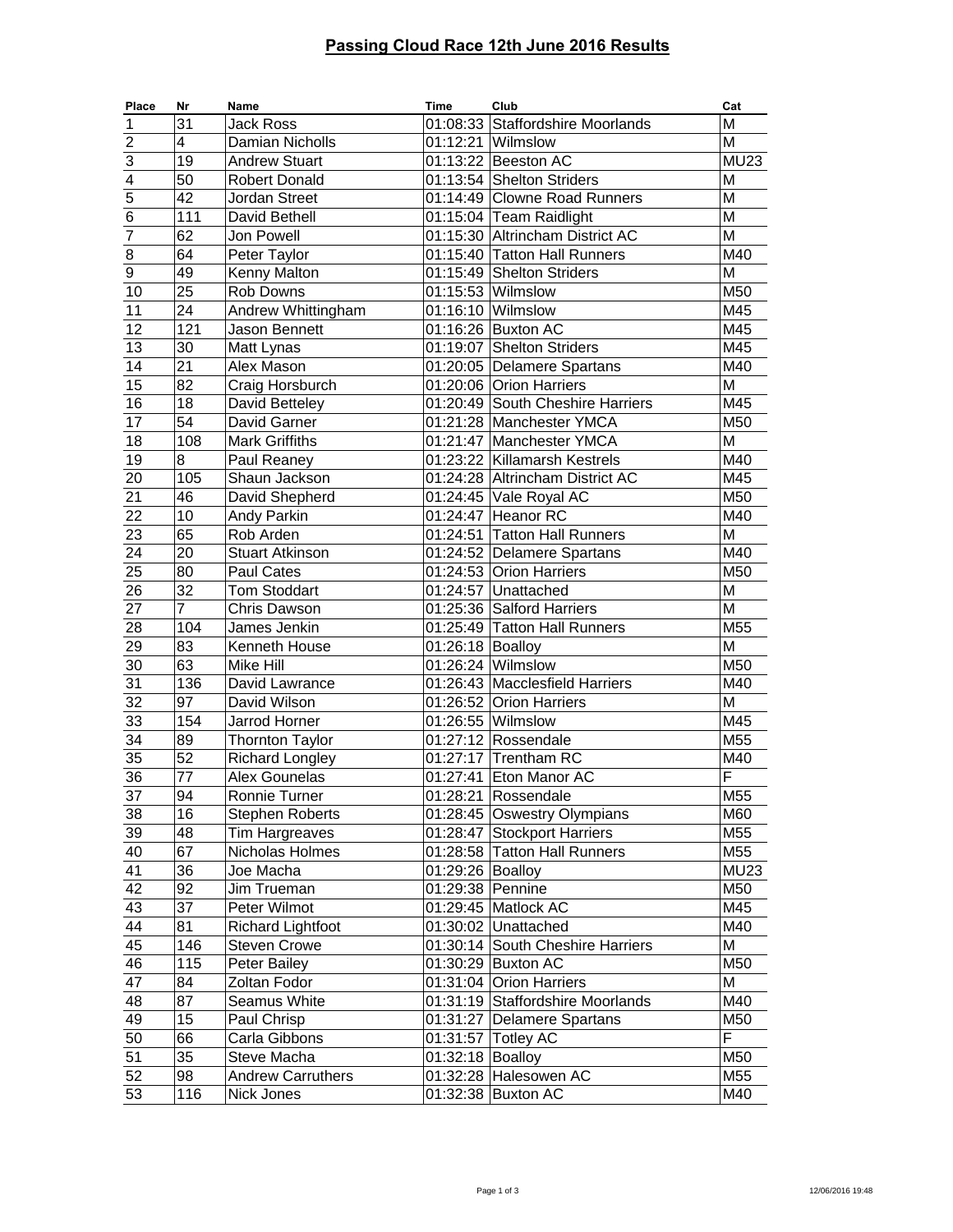## **Passing Cloud Race 12th June 2016 Results**

| 54              | 140             | Martin Coleman            |                    | 01:32:55 Sandbach Striders            | M45         |
|-----------------|-----------------|---------------------------|--------------------|---------------------------------------|-------------|
| 55              | 23              | <b>Andrew Fletcher</b>    |                    | 01:33:17 Mow Cop Runners              | M45         |
| 56              | 118             | Andy Lidstone             |                    | 01:33:47 Buxton AC                    | M50         |
| 57              | 145             | Amy Durrant               |                    | 01:34:03 South Cheshire Harriers      | F           |
| 58              | 135             | <b>Richard Applewhite</b> |                    | 01:34:09 Macclesfield Harriers        | M40         |
| 59              | 114             | David Nimmo               |                    | 01:34:18 South Cheshire Harriers      | M           |
| 60              | 78              | Dave Brock                |                    | 01:34:28 Orion Harriers               | M55         |
| 61              | 74              | <b>Adrian Sell</b>        |                    | 01:34:33 Saddleworth                  | M           |
| 62              | 70              | Sophie Gibbens            |                    | 01:34:50 Marshall Milton Keynes AC    | F           |
| 63              | 151             | Alannah Birtwhistle       |                    | 01:35:04   Macclesfield Harriers      | <b>FU23</b> |
| 64              | 129             | Philip Abram              |                    | 01:36:12 Tatton Hall Runners          | M45         |
| 65              | 44              | Anne-Marie Jones          |                    | 01:36:22 Altrincham District AC       | F60         |
| 66              | $\overline{51}$ | Tim Jayes                 |                    | 01:36:54 Kimberley Striders           | M45         |
| 67              | 3               | Danielle Brearton         |                    | 01:37:04 Wigan Harriers               | F           |
| 68              | $\overline{26}$ | Jim Londesborough         |                    | 01:37:42 Hatton Darts RC              | M50         |
| 69              | 73              | Lockie Campbell           |                    | 01:37:55 Altrincham District AC       | M55         |
| 70              | $\overline{34}$ | <b>Carl Williams</b>      | 01:38:13 Boalloy   |                                       | M50         |
| $\overline{71}$ | 69              | <b>Richard Green</b>      |                    | 01:38:37 Shelton Striders             | M45         |
| $\overline{72}$ | 106             | Jamie Walker-Jones        |                    | 01:39:02 Holme Pierrepont RC          | M           |
| $\overline{73}$ | 72              | <b>David Morris</b>       |                    | 01:39:06 Cheshire Hash House Harriers | M45         |
| 74              | 124             | Kate Lightfoot            |                    | 01:39:22 Tatton Hall Runners          | F40         |
| $\overline{75}$ | 75              | Charlie Elored            |                    | 01:39:33 Tatton Hall Runners          | M50         |
| 76              | 107             | Nick Pope                 |                    | 01:39:40 Staffordshire Moorlands      | M55         |
| $\overline{77}$ | 110             | James McMurtry            |                    | 01:39:44 Ashbourne                    | M50         |
| 78              | 109             | Craig Partridge           |                    | 01:39:49 Altrincham District AC       | M45         |
| 79              | 33              | Lee Campbell              | 01:39:58 Boalloy   |                                       | M50         |
| 80              | 149             | lan Ankers                |                    | 01:41:55 Staffordshire Moorlands      | M65         |
| 81              | 132             | Mark Ferguson             |                    | 01:42:01 Wolves & Bilston             | M           |
| 82              | 60              | Bev Jackson               |                    | 01:42:03 Altrincham District AC       | F50         |
| 83              | $\overline{43}$ | Rachel Hollins            |                    | 01:42:14 Biddulph RC                  | F           |
| 84              | 39              | <b>Robert Minton</b>      |                    | 01:42:14 Biddulph RC                  | M           |
| 85              | 99              | <b>Andy Dines</b>         |                    | 01:42:26 Unattached                   | M40         |
| 86              | 61              | <b>Richard Ilisse</b>     | 01:42:28  Ilkeston |                                       | M45         |
| 87              | 1               | <b>Michelle Matthews</b>  |                    | 01:42:31 Congleton Harriers           | F           |
| 88              | 126             | <b>Tim Charnley</b>       |                    | 01:42:52 Tatton Hall Runners          | M50         |
| 89              | 86              | Stewart Wadden            |                    | 01:43:17 Macclesfield Harriers        | M40         |
| 90              | $\overline{71}$ | <b>Bob Stones</b>         |                    | 01:43:33 Bedford Harriers             | M           |
| 91              | 22              | Tony Hulme                |                    | 01:44:23   Wilmslow                   | M65         |
| 92              | 141             | Chris Horsfall            |                    | 01:44:30 Handsworth Roadhogs          | M60         |
| 93              | 9               | Kenny Turner              |                    | 01:44:52 Dark Peak                    | M55         |
| 94              | 17              | Tracey Brown              |                    | 01:44:56 South Cheshire Harriers      | F50         |
| 95              | 53              | Fred Wardle               |                    | 01:45:39 Macclesfield Harriers        | M60         |
| 96              | $\overline{2}$  | David Ashton              |                    | 01:46:14 Manchester YMCA              | M65         |
| 97              | 131             | Joanne Hackett            |                    | 01:46:41 Staffordshire Moorlands      | F45         |
| 98              | 113             | Bernard McCarron          |                    | 01:48:38 Wilmslow                     | M50         |
| 99              | 139             | <b>Phillip March</b>      |                    | 01:48:54 Killamarsh Kestrels          | M60         |
| 100             | 95              | Kate Heathcock            |                    | 01:49:16 Mow Cop Runners              | F45         |
| 101             | 123             | Mike Bloor                |                    | 01:49:22 Unattached                   | M           |
| 102             | 102             | Sally Rigby               | 01:49:25 Boalloy   |                                       | F45         |
| 103             | 59              | <b>Robert Cator</b>       |                    | 01:49:26 Stockport Harriers           | M55         |
| 104             | 122             | Stephen French            |                    | 01:49:28 Unattached                   | M           |
| 105             | 153             | Rebecca Williams          |                    | 01:49:42 South Cheshire Harriers      | F           |
| 106             | 28              | Lucy Gaskell              |                    | 01:49:44 Unattached                   | <b>FU23</b> |
| 107             | 117             | Craig Edwards             |                    | 01:49:45 Sandbach Striders            | M40         |
| 108             | 12              | Jeff Day                  |                    | 01:49:55 Northwich Running Club       | M           |